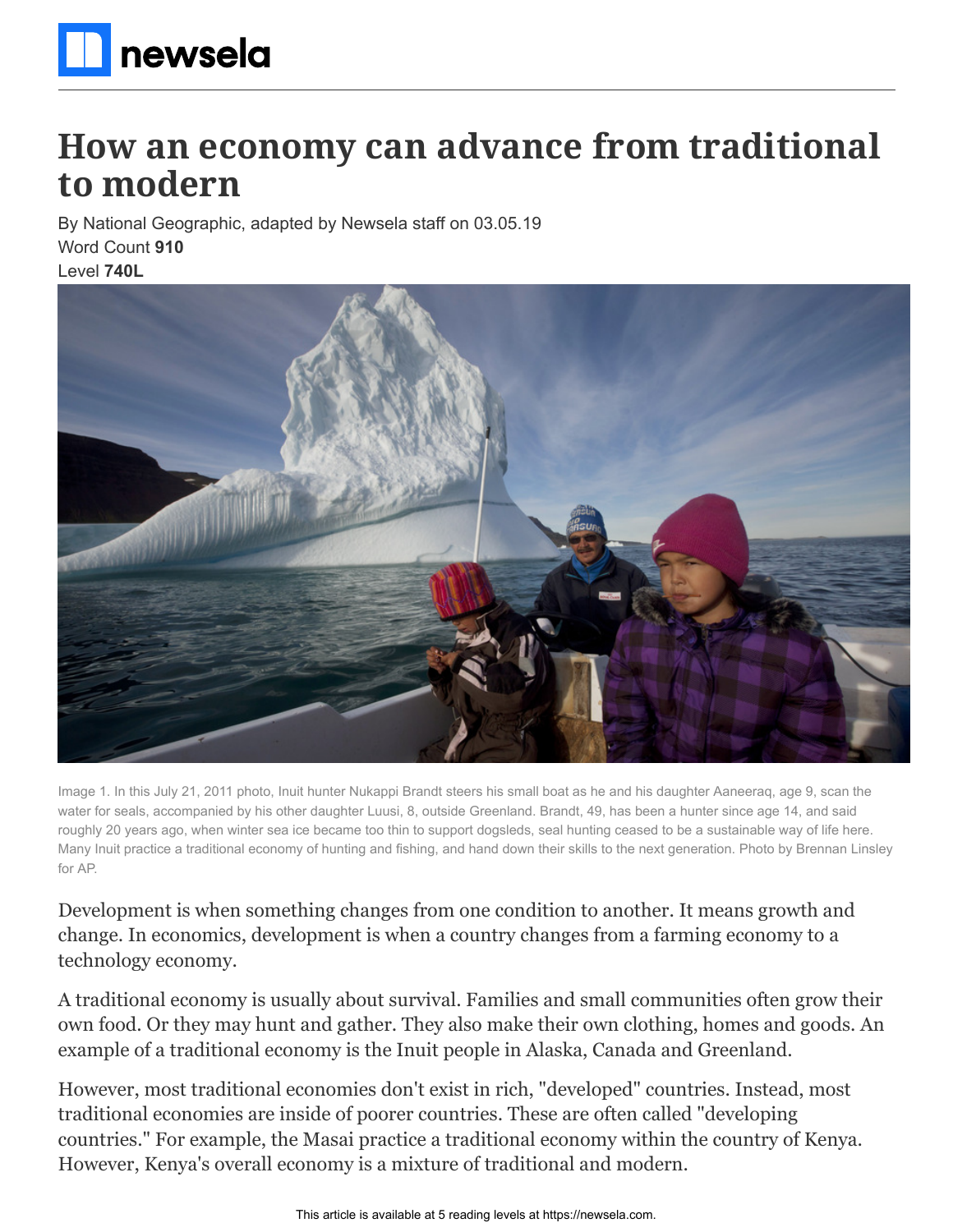Developing countries often rely on agriculture and selling raw materials, like oil, coal and lumber. These are sold to developed countries. In return developed countries sell them finished goods, like computers, gasoline or plastic goods.

Developed countries have modern economies. In a modern economy, many different people do different tasks. Modern economies include manufacturing and what is called the "service" sector. The service sector includes anything that isn't a physical good, including retail, banks, hotels, real estate, education, health, computer services, recreation, media and communications. It even includes electricity, gas and water supply. Modern economies are much larger than traditional economies. They also produce a great variety of goods and services.

#### **Reading, Writing And Longer Lives**

There are different ways to identify a developing country. One way is the gross national income (GNI) per person. To measure the GNI, first add up the total value of its goods and services in a country. Then divide that by the number of people.

Developed nations have much higher GNI per person. For example, Luxembourg in Europe has a GNI per capita of \$69,390. The United States has a GNI per capita of about \$48,000.

Highly developed countries have much more industrialization. People in highly developed countries use technology regularly in their daily lives.

Developed countries usually have higher literacy rates. That means the majority of a population can read and write.

People in developed countries have a high life expectancy. Life expectancy is the average number of years a person can expect to live. Japan is a highly developed nation. It has the highest life expectancy of any country. The average Japanese citizen lives 83.7 years, according to a World Health Organization study in 2017.

In developed countries, more people are between 15 and 64 years old. Uganda is a developing country in Africa. Half of its population is under the age of 14.

## **Improved Farming Technology**

In developed countries, most adults work. In developing countries, there might be many people out of a job. The percent of people without jobs is called the unemployment rate.

Developed countries usually have a large middle class. Middle-class incomes fall between poverty and great wealth. Some developing countries have large populations living in poverty. Haiti is a developing country. Nearly 6 out of 10 Haitians live in poverty.

As countries begin to develop, they make more agricultural products. Farming technology is often improving in the country. Improved technology lets farmers plant more grain and grow more fruit. It lets farmers harvest more food using fewer workers. People in rural areas are able to earn more. Also, people can work in jobs other than agriculture.

Another sign of development is that the numbers of exports increase. Exports are products grown or made in one country. They are sent, or exported, to another country.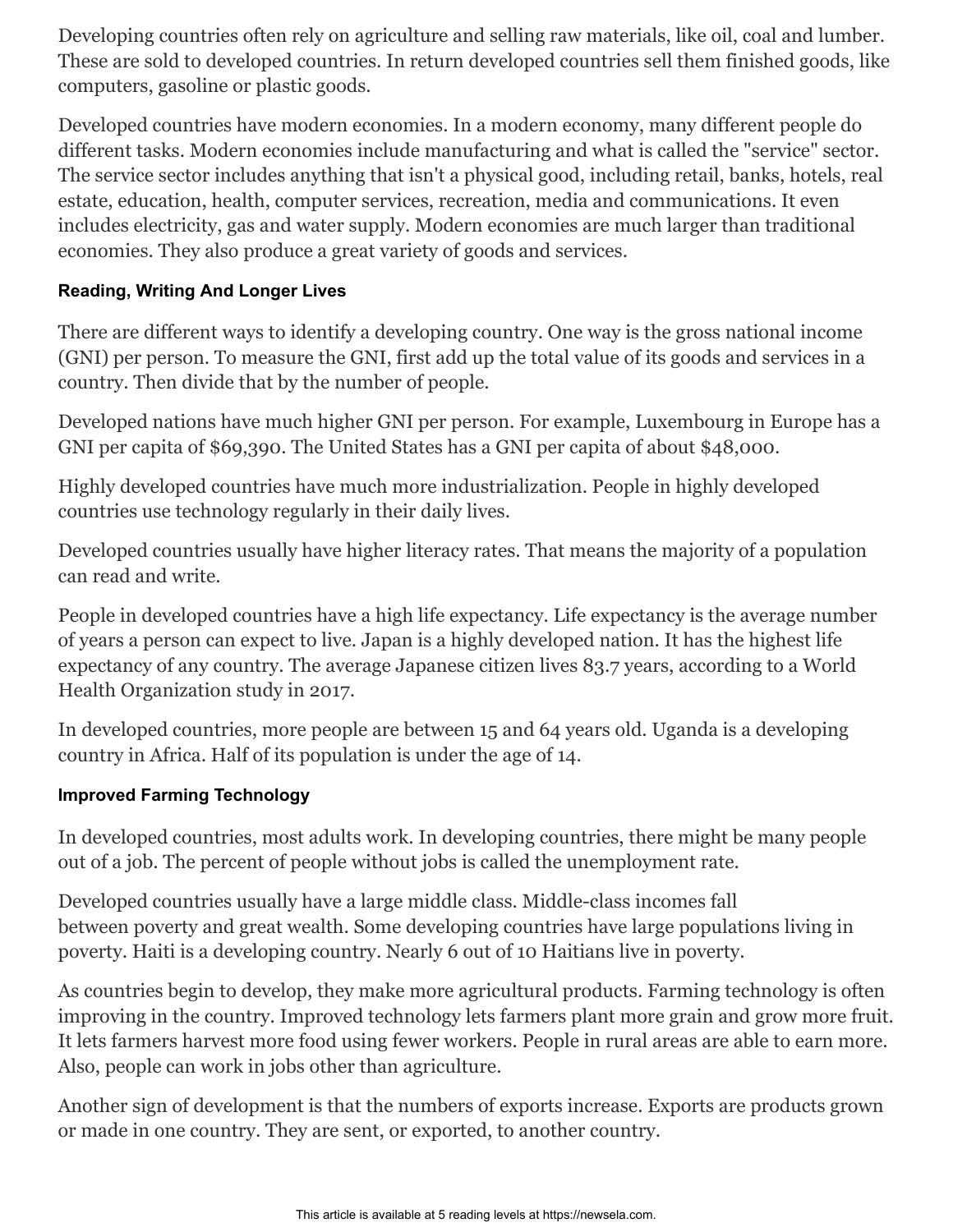Electricity can also show how developed a country is. Electricity is used in homes, schools and businesses. Factories use huge amounts of electricity. Putting in electricity is an important sign of a developing economy.

Oil, natural gas and coal are used to make electricity. They can be expensive and a country could run out of them. Some developing countries, such as Bangladesh, are trying to use renewable energy. These sources of energy can't be used up. Solar and wind power are renewable energy.

Newly industrialized countries are becoming more industrialized. Their economies grow very quickly. Newly industrialized countries are not as poor as developing nations. However, they are not as wealthy or educated as developed countries. Newly industrialized countries include India, Brazil and Thailand.

## **Fast Facts**

The economies of Brazil, Russia, India and China are sometimes called "BRIC." They all have several things in common. They are large countries with large economies. They are all developing. Their economies grew quickly in the early 2000s. China and India's economies are still growing quickly. Brazil and Russia have been struggling recently. The BRIC countries formed a group. The goal is to promote cooperation among the countries. They meet every year. It is called the BRICS Forum. The "S" stands for South Africa. It joined the group in 2010.

Economists study economies. Some economists believe that by 2050, the economies of the BRICS will be larger than the United States or the European Union.

The United Nations is the world government of nations. It has its own way of rating the development of nations. It is called the Human Development Index (HDI). The HDI uses GNI. It also looks at how many people can read, how many children are in school and how long people live. In the HDI, Norway was the most developed nation in the world in 2018. The United States was 13th.

URL https://www.nationalgeographic.org/encyclopedia/development/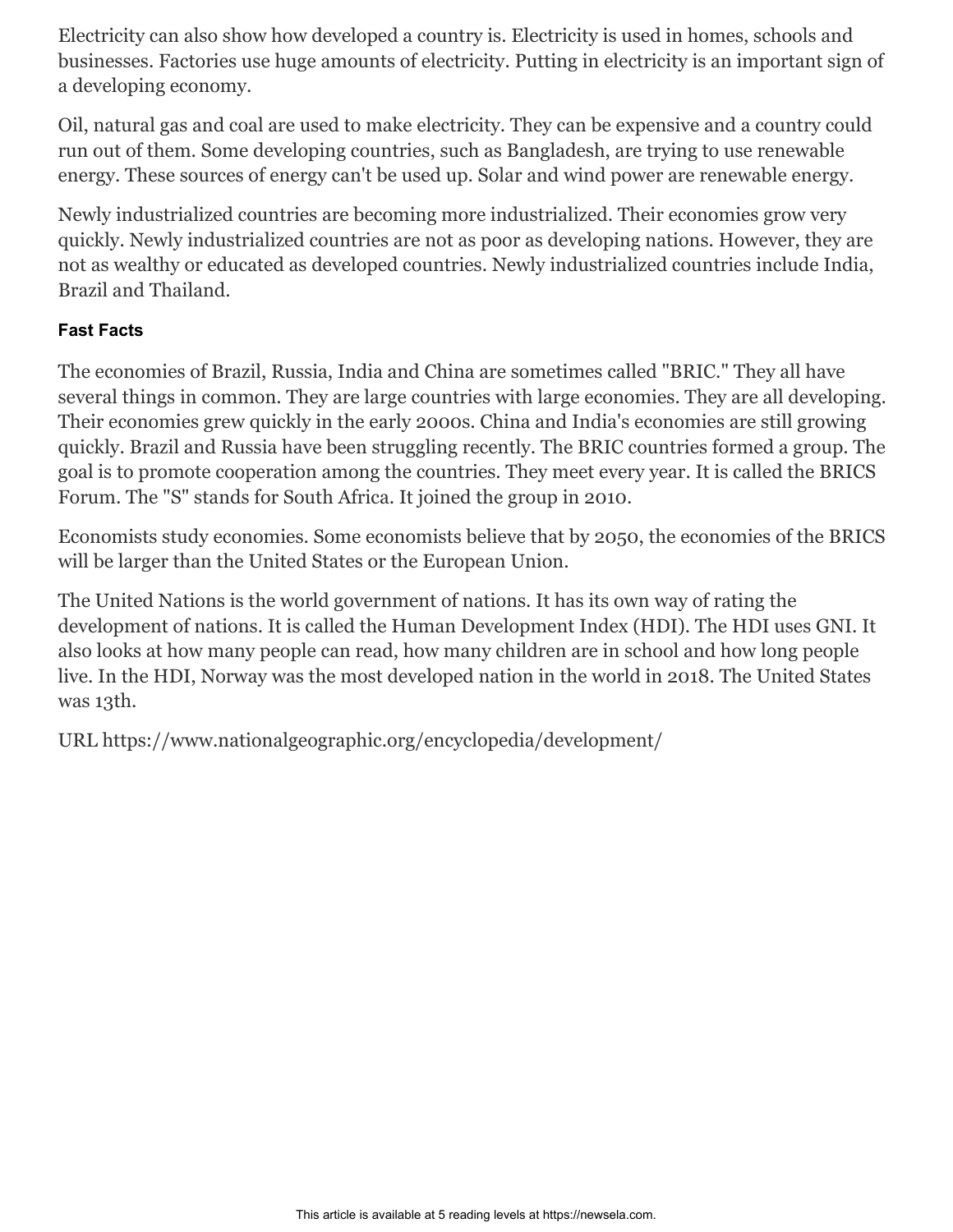- **Quiz**
	- 1 Read the following paragraph from the introduction [paragraphs 1-5].

*Developing countries often rely on agriculture and selling raw materials, like oil, coal and lumber. These are sold to developed countries. In return developed countries sell them finished goods, like computers, gasoline or plastic goods.*

What conclusion can the reader make from this paragraph?

- (A) Developed countries do not need computers, gasoline or plastic goods.
- (B) The economies of developing and developed countries depend on each other.
- (C) Raw materials like oil and coal are more important than agriculture.
- (D) Developing countries do not have enough raw materials like oil, coal and lumber.

#### 2 Read the section "Fast Facts."

Which sentence from the section helps the reader to understand that experts believe the BRICS countries will continue to develop very quickly?

- (A) They all have several things in common. They are large countries with large economies. They are all developing.
- (B) The goal is to promote cooperation among the countries. They meet every year. It is called the BRICS Forum.
- (C) Some economists believe that by 2050, the economies of the BRICS will be larger than the United States or the European Union.
- (D) The HDI uses GNI. It also looks at how many people can read, how many children are in school and how long people live.

3 Read the following selections from the section "Reading, Writing And Longer Lives."

- *1. To measure the GNI, first add up the total value of its goods and services in a country. Then divide that by the number of people.*
- *2. Developed nations have much higher GNI per person. For example, Luxembourg in Europe has a GNI per capita of \$69,390.*
- *3. Developed countries usually have higher literacy rates. That means the majority of a population can read and write.*
- *4. People in developed countries have a high life expectancy. Life expectancy is the average number of years a person can expect to live.*

Which of these selectopns uses a structure of steps in order?

- (A) Selection 1
- (B) Selection 2
- (C) Selection 3
- (D) Selection 4